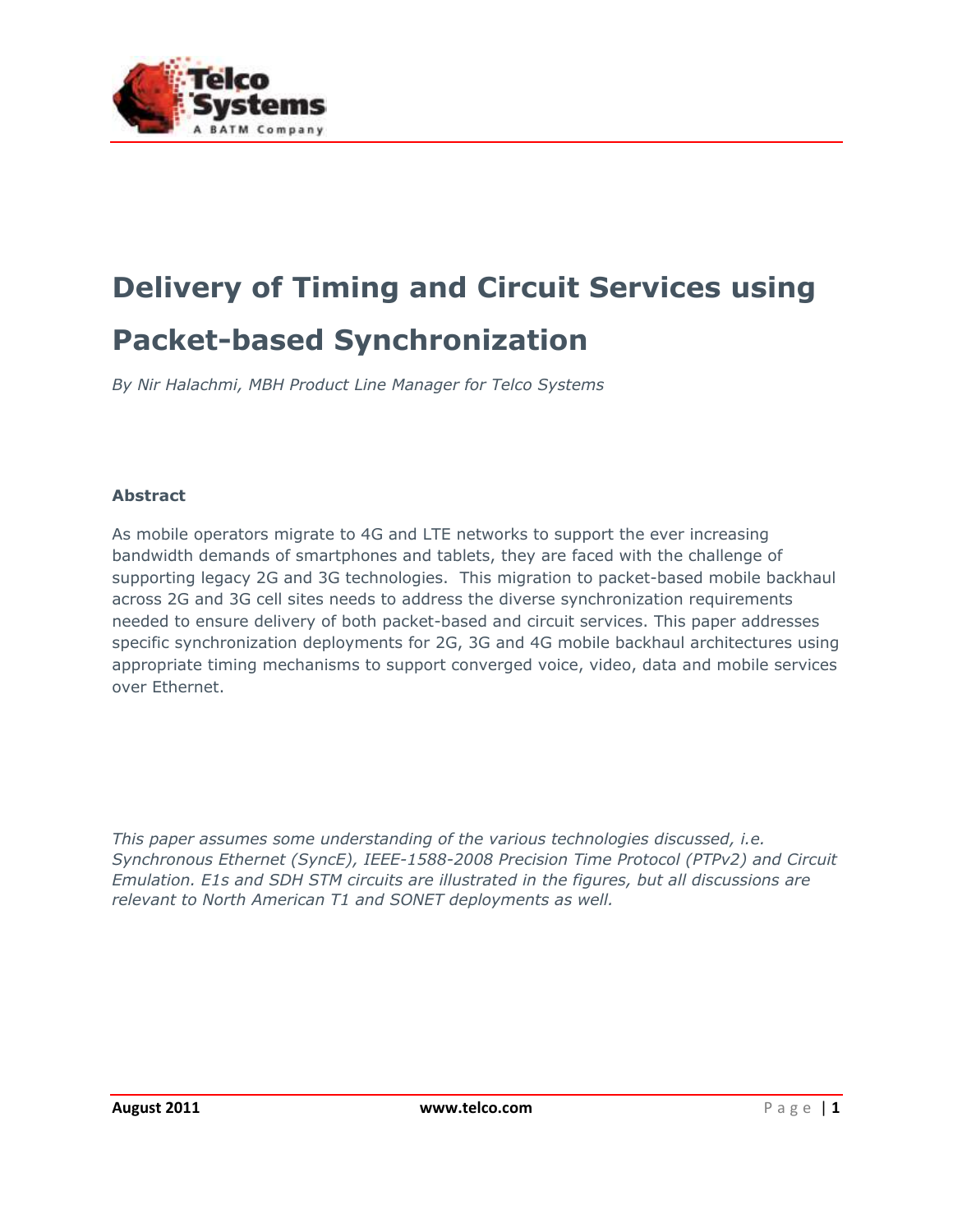

### **In trodu c t io n**

As broadband Ethernet services are becoming a commodity, mobile network providers, business owners and service providers are examining ways to take advantage of these services for delivery of their packet based communications and legacy circuit services.

Mobile operators in particular are upgrading their mobile backhaul networks to support the rapidly growing mobile data traffic volume, and are turning to Ethernet to gain substantial network efficiency and minimize operational and capital expenses. To maximize the return on investment, the Ethernet backhaul is required to converge voice, video, data and mobile services and provide tight frequency and phase synchronization to cell sites, using a combination of Sync-E, IEEE-1588 v2 and GPS technologies.

This paper addresses the deployment of mobile backhaul as well as Ethernet and Legacy services to business and residential customers and the important role that the emerging use of packet-based synchronization methods play in the delivery of these services.

Specifically, the paper discusses:

- The appropriate combinations of clock recovery methods for the delivery of circuit and timing services for co-located 2G, 3G and 4G deployments, including the combination of Synchronous Ethernet and IEEE-1588 Precision Time Protocol network synchronization methods with Circuit Emulation's Adaptive and Differential clock recovery methods.
- A synchronized metro-access network that offers Ethernet, timing and circuit services to customers.
- The implication of the availability of synchronous clock at the edge of the network on the deployment of mobile backhaul and business connectivity services over such packet switched networks.
- Emerging transparent timing services and its potential implication on the backhaul network.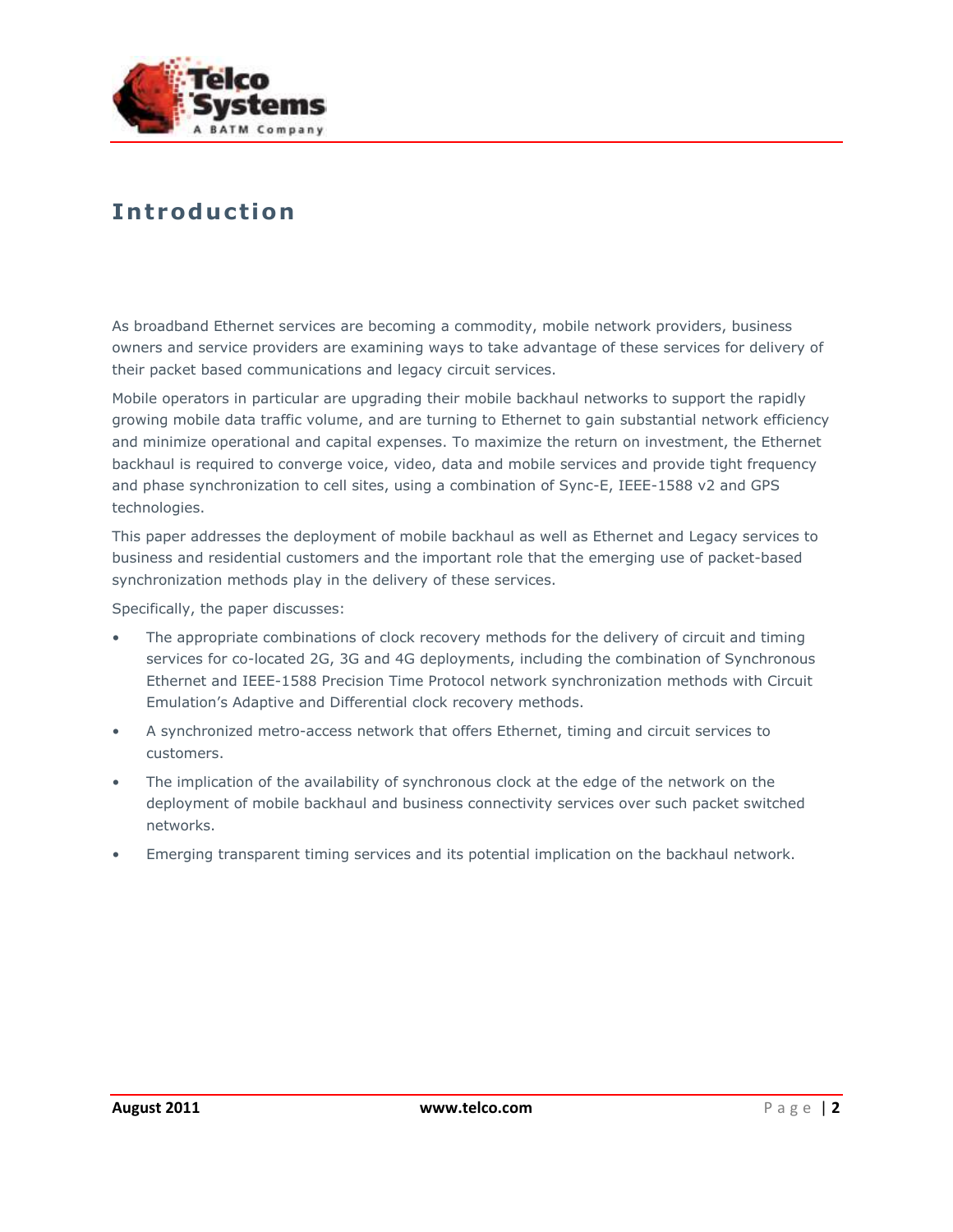

# **Clock Recovery Combinations for Co-located 2G, 3G and 4G Deployments**

Packet-based mobile backhaul meets the mobile providers' business needs of increased bandwidth at a lower cost. The migration to packet-based mobile backhaul must take into consideration the requirement to transport circuits across the backhaul for 2G and 3G cell sites and the need for accurate and cost effective synchronization at all cell sites.

#### Mobile Backhaul using Ethernet without synchronization services

Figure 1 describes mobile backhaul deployment utilizing Ethernet Services offered by packet carriers where the backhaul providers do not provide any synchronization services to the user; synchronization needs to be independently transferred over the carrier network.





The figure illustrates the interconnection of three sites; the Central Site C hosting 2G and 3G controllers and 4G gateways, a Large Cell Site L hosting collocated 2G, 3G and 4G base stations, and a Small Cell Site S hosting a 3G base station. Many more cell sites participate in typical deployment scenarios, ranging from pico-cells to mega-sized macro cells, all interconnected in a similar fashion.

Mobile backhaul is provided in this case by two carriers; the Green (G) carrier and the Orange (O) carrier. Two carriers were chosen to enhance resiliency for large sites and ensure coverage reaching all smaller sites.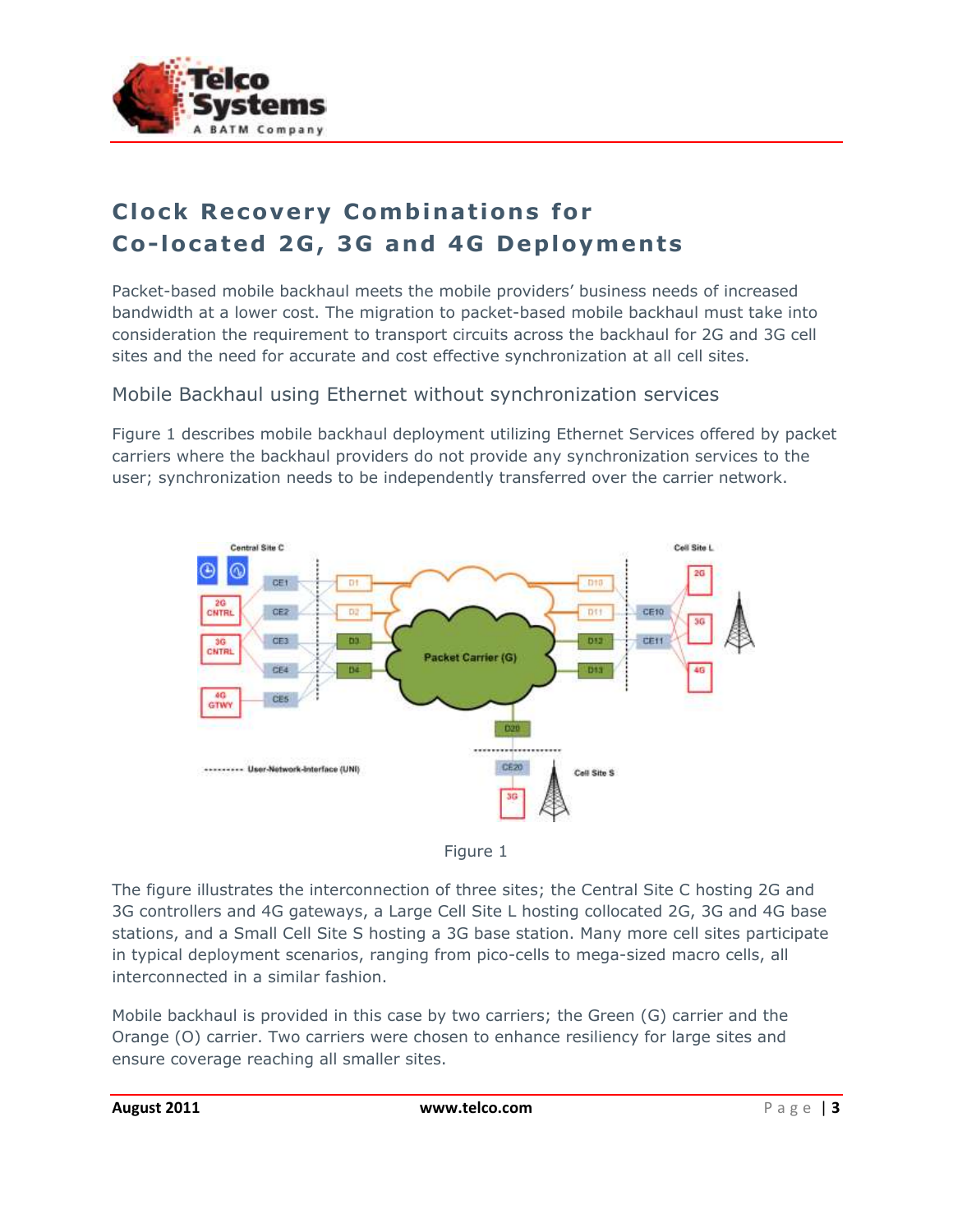

The carriers install demarcation devices D1-20 at sites' location to provision the acquired services. The various devices at the cell sites are connected through customer edge devices CE1-20 providing the services to the base stations and controllers.

The user-network-interface is setup between the edge and demarcation devices, clearly indicating the ownership and responsibility boundaries between the carrier and the user. The edge devices provide Ethernet, circuit and synchronization services, utilizing the Ethernet (or MPLS) UNI provided by the carriers. The demarcation devices run end-to-end OAM enabling quick discovery and recovery from device, link and carrier failure events.

#### Transitioning from TDM Backhaul to Packet Backhaul with PTP

Figure 2 illustrates the 2G/3G central site deployment in more details.





Prior to the transition to packet based backhaul, the 2G/3G central sites were all connected to cell sites over TDM backhaul using traditional telecom carriers. The central site in our example used several STM-1s SDH UNIs for carrying backhaul traffic, where each cell site was connected with several E1 circuits to the 2G Base Station Controller (BSC) and to the 3G Radio Network Controller (RNC). Add-Drop-Multiplexers (ADMs) were used to aggregate the BSC's E1 interfaces to STM-1s used at the UNI, and Inverse-ATM-Multiplexers (IMA) were used to convert 3G RNC ATM STM-1c traffic to E1 with STM-1 format for delivery to the cell sites.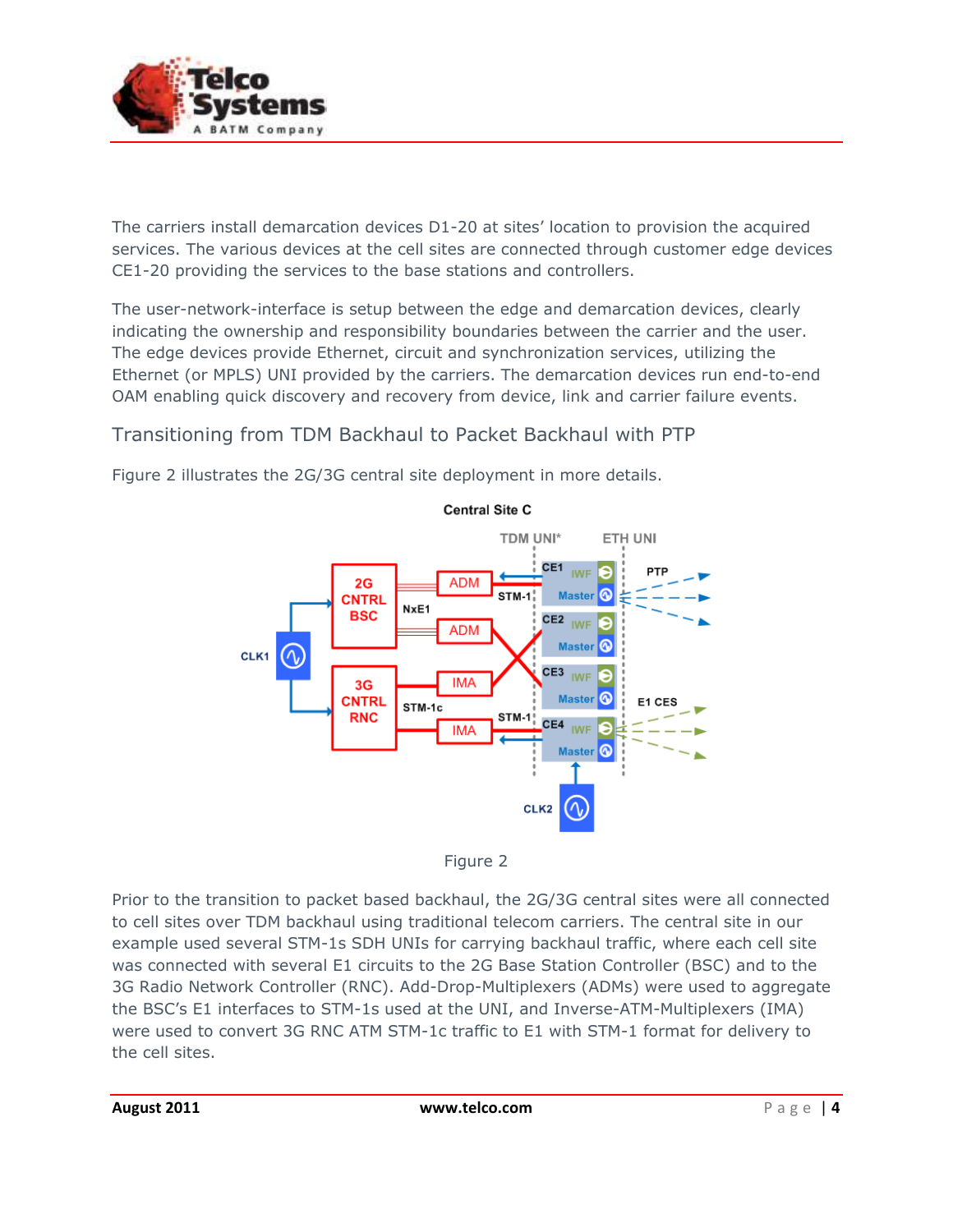

To minimize risk and to ensure smooth transition from TDM backhaul to packet backhaul, the mobile provider's planning group decided that the configuration and settings of the central site will not be modified, and *the adaptation to packet backhaul will be completely handled by the new deployed edge devices* (CE1 to CE4). That is, the edge devices will be connected to the central site controllers through the (old) TDM UNI and convert the traffic to the new packet UNI. *If anything goes wrong during the transition, the central site can simply revert back to the TDM backhaul until problems are isolated and solved.*

Each edge device provides two main functions; E1 CES (circuit emulation) Inter-Working-Function (IWF) that encapsulates the E1 traffic sent to a cell site in packet streams, and PTP Master function to deliver accurate frequency synchronization streams to each site. The edge devices are organized in active/backup pairs (CE1 and CE3, CE2 and CE4) protecting the service from link, device or carrier failures. The figure illustrates the E1 CES streams and PTP streams sent from the edge devices toward the cell sites. The PTP streams sent by CE1 and the CES traffic sent by CE4 are not shown to simplify the drawing.

Two clock sources, CLK-1 and CLK-2 are shown in the figure. CLK-1 is driving the 2G and 3G controllers while CLK-2 is driving the edge devices and the ADMs. When the TDM UNI is used, CLK-2 is the TDM carrier clock supplied through the SDH UNI. The edge devices' PTP Master Synchronization stream carries CLK-2 to the cell sites. The BSC E1s clocks are driven by CLK-1. The difference between CLK-1 and CLK-2 is encoded in the RTP header of the CES packets to allow the cell sites' edge device to recover CLK-1 through CES differential timing method.

Figure 2 illustrates only one deployment scenario out of many other possible ones. Planners in other scenarios may prefer separating the PTP Master function to dedicated equipment. Some deployments may rely on a single clock source to drive both the edge devices and mobile controllers (i.e. CLK-2 is locked to CLK-1).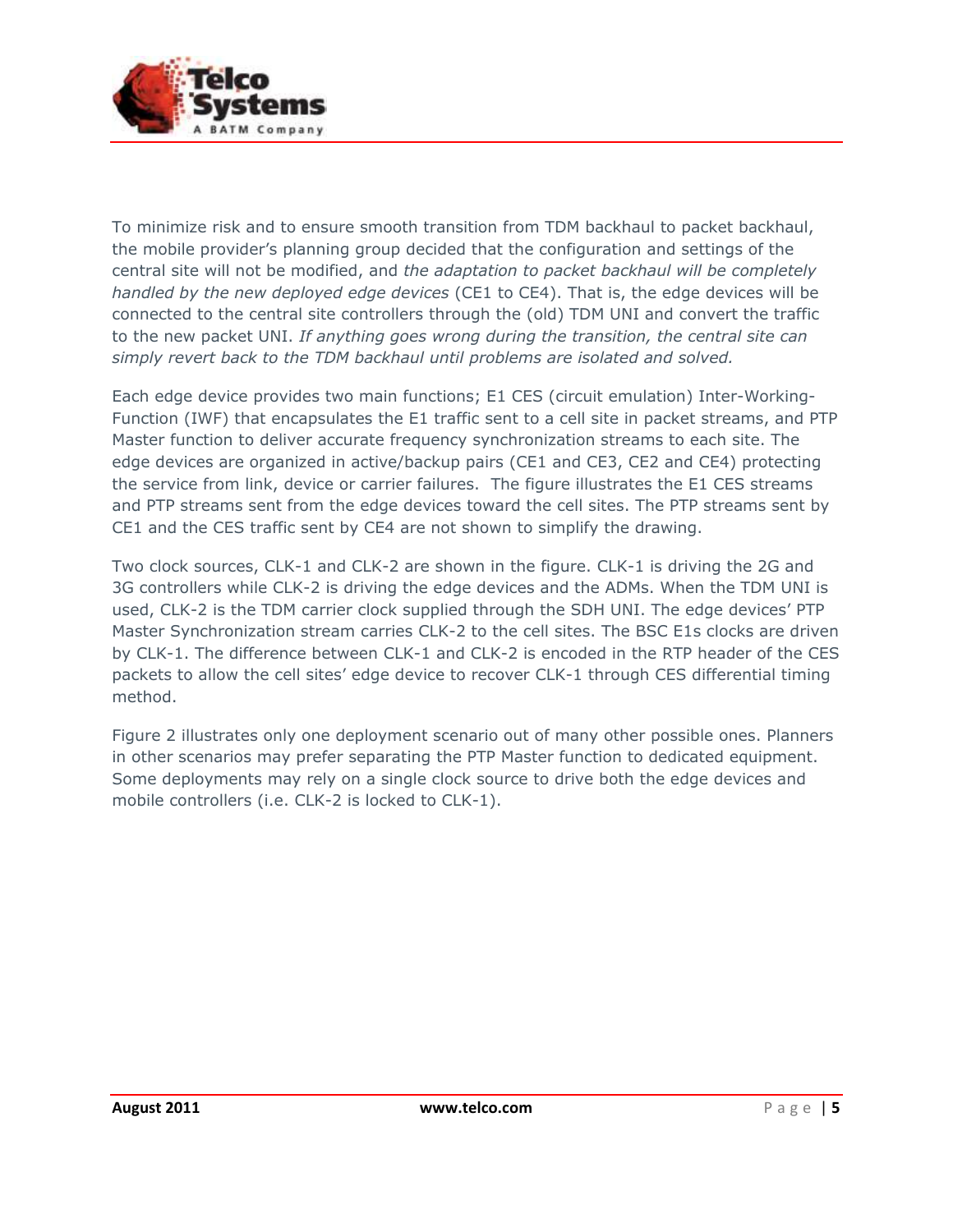

#### Using PTP to transfer master clock to slaves

Figure 3 illustrates the cell sites 2/3G deployment at both the small cell site S and the large cell site L.





The large cell site (L) is composed of multiple base stations serving 2G, 3G and high speed 3.5G packet services. The edge devices provide Ethernet, E1 and clock services to the base stations. The PTP slaves at the edge devices recover the synchronized clock and provide a synchronized frequency interface to base stations. *Each PTP slave is configured with the addresses of two PTP masters, as defined in the ITU-T telecom profile, to ensure delivery of adequate clock synchronization at all times.* For further redundancy, a backup synchronization interface is connected between the two edge-devices used when connection to both masters fail. The CES IWF converts the E1 CES stream to E1 feeds. If the CES E1 clock differs from PTP clock, the IWF uses the timestamps encoded in the RTP header to recover the E1 clocks using differential clock recovery methods.

Cell site S represents a small installation designed with emphasis on low deployment cost. The single 3G Node-B is connected to an edge device that provides E1 CES and Ethernet services. The edge device uses the IWF CES adaptive clock recovery method to recover the E1 clocks. Adaptive clock recovery mechanism recovers the clock by examining the incoming packets arrival time, and doesn't require any special master function. When required, the edge device can be upgraded to support synchronization delivery via PTP. No configuration changes will be required at the central site.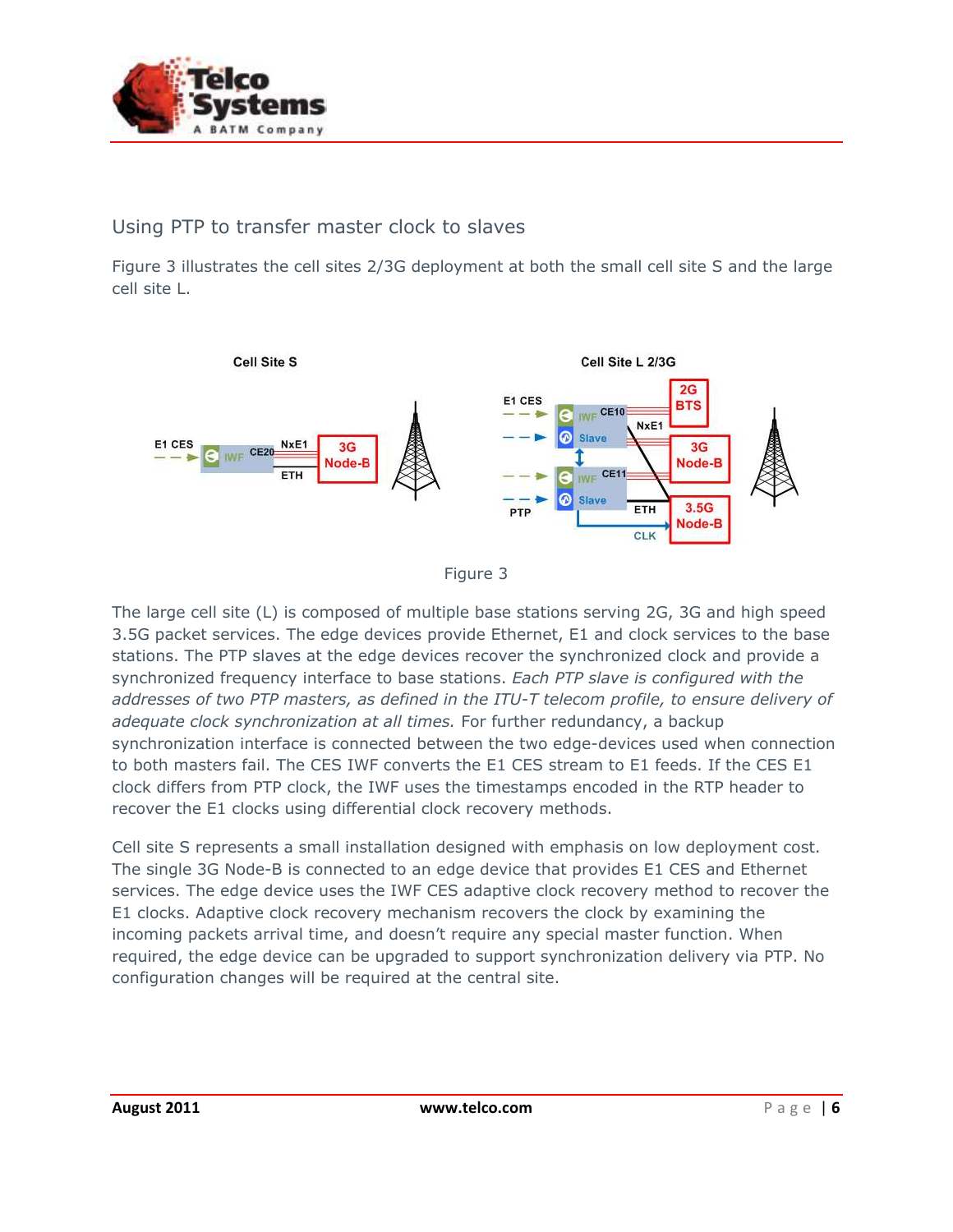

### 4G Deployment with PTP master or PTP Boundary Clocks

There are many other possible deployment scenarios at the cell sites as well. In particular some newer 3.5G base stations are equipped with a built-in PTP slave. The Node-B PTP slave can either drive its synchronization directly from a PTP master located at the central site or lock to a locally available PTP boundary clock. This option is elaborated below presenting 4G deployment scenario.

4G technologies like WiMAX and LTE generally use Time Division Duplex (TDD) transmission methods and hence *require tight phase synchronization between cells in the order of microseconds*. Delivery of phase synchronization at this level without on-path support (i.e. without support of the packet carrier) is challenging.

*However the clear advantages of packet based backhaul are driving mobile providers to experiment and deploy 3.5G and 4G services with full or partial reliance on synchronization through PTP over the packet backhaul.*

Cell Site B Cell Site A  $CF11$ CE<sub>11</sub> **8**3.5G **8**3.5G PTP ETH ETH Node-B Node-B

The PTP master function is usually located at the central site. Figure 4 describes two possible deployment scenarios of 3.5 and 4G services at the cell site.



**CE12** 

**PTP** 

**G)** 

4G

eNode-B

In these examples the base stations are equipped with built-in PTP slaves. Node-B slave recovers frequency while the eNode-B recovers both frequency and phase. In cell site A the edge devices provide Ethernet services only, and the PTP slaves communicate directly with the PTP master across the backhaul. In cell site B, GPS is used as primary source for time synchronization while PTP is used only as a backup timing source. The edge devices in cell site B support PTP boundary clock function, recovering clock from the remote PTP master and acts as master towards the base stations. The PTP slaves at the base stations communicate locally with either the master port of edge device CE11 or CE12 whoever is chosen as the Best-Master-Clock (BMC) as defined by the PTP protocol. *The base stations are oblivious whether the clock source is GPS or the remote PTP master.*

 $CE12$ 

**BC** 

ሴ

 $4G$ 

eNode-B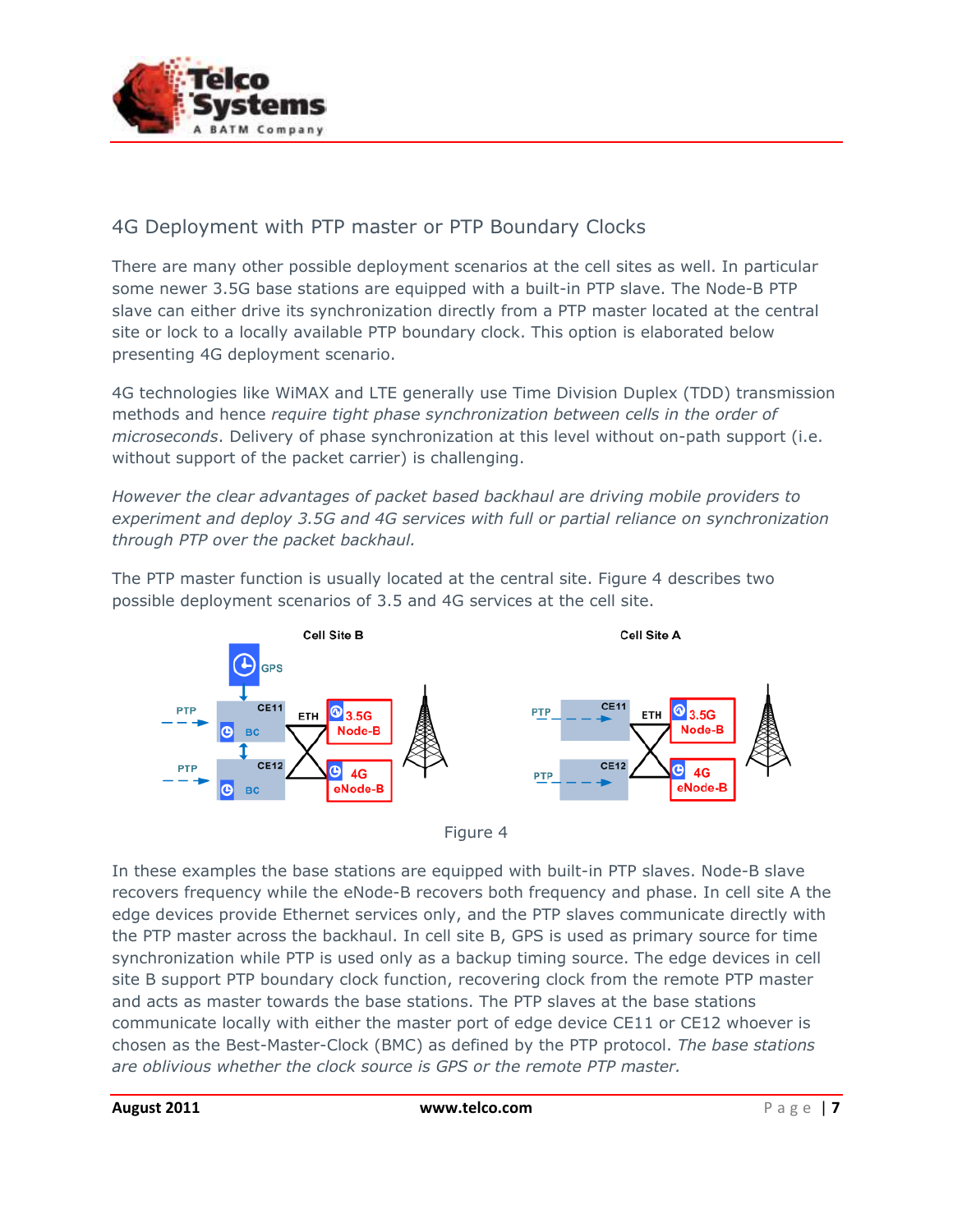

The accuracy and stability of the recovered clock depends on multiple factors:

- The stability and accuracy of the timing source (master);
- The protocol used to transfer the timing information;
- The forwarding delay variations experienced by timing packets;
- The stability of the local oscillator; and
- The clock recovery algorithm used at the end node (slave).

*To ensure that the performance of the recovered clock meets the mobile backhaul requirements, slaves must implement state-of-the-art recovery algorithms with highly stable (and hence expensive) oscillators as local references*.

Thus an effort is made to minimize the forwarding delay variations introduced by the packet carrier. Advanced packet carriers offer multiple classes of forwarding services, which ensures that delay variations experienced by timing packets will be bounded.

However since the accuracy required at the cell sites is in the order of one microsecond and the forwarding delay variations experienced even at the highest class of service is in the order of hundreds of microseconds or more, *recovering the clock within the required performance at all times is challenging.*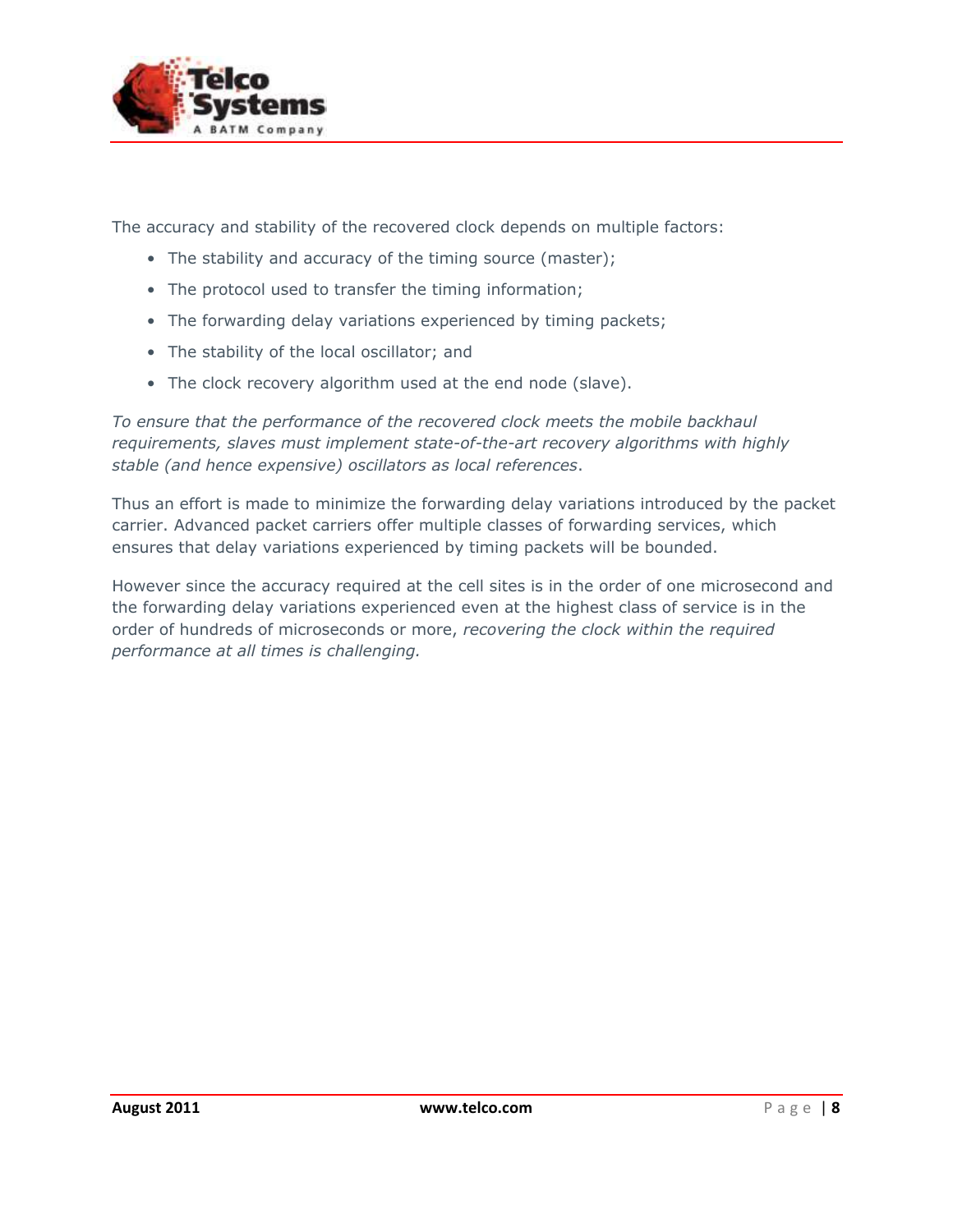

### Emerging transparent timing services

The IEEE-1588-2008 standard defined a new type of clock called Transparent Clock (TC). Transparent clocks measure the residence time (forwarding delay) experience by each PTP message and add it to a correction field in the PTP header. A Transparent Clock that corrects the residence time of PTP messages on the fly is called one-step Transparent Clock. The IETF and MEF standard organizations are exploring ways to include such TC functions within packet carriers in general and MPLS carriers in particular and provide a new type of packet carrier technology enabling a new type of service – the transparent timing service.





The concept is illustrated in Figure 5 where the packet carrier offers transportation of timing packets across the carrier network, eliminating forwarding delay variations noise altogether. This technology promises to ensure compliance with strictest timing accuracy requirements at all times, and to significantly lower the cost of slave implementation at the cell sites. Once most noise sources are eliminated simpler recovery algorithms utilizing cost effective oscillators can be used.

Transparency implies that multiple clocks can be transported across the packet carrier, as indicated by the green and purple clocks in Figure 5. To successfully deploy such technology, it has to be scalable, i.e. allow transporting of any number of clocks, and support any rate of timing packets.

*The PTP Transparent Clock (TC) is based on a simple idea - measure the forwarding delay of PTP messages while in transit, and add this information to the timing packets.* Hence when the timing message is received at the slave, it can simply eliminate the forwarding delay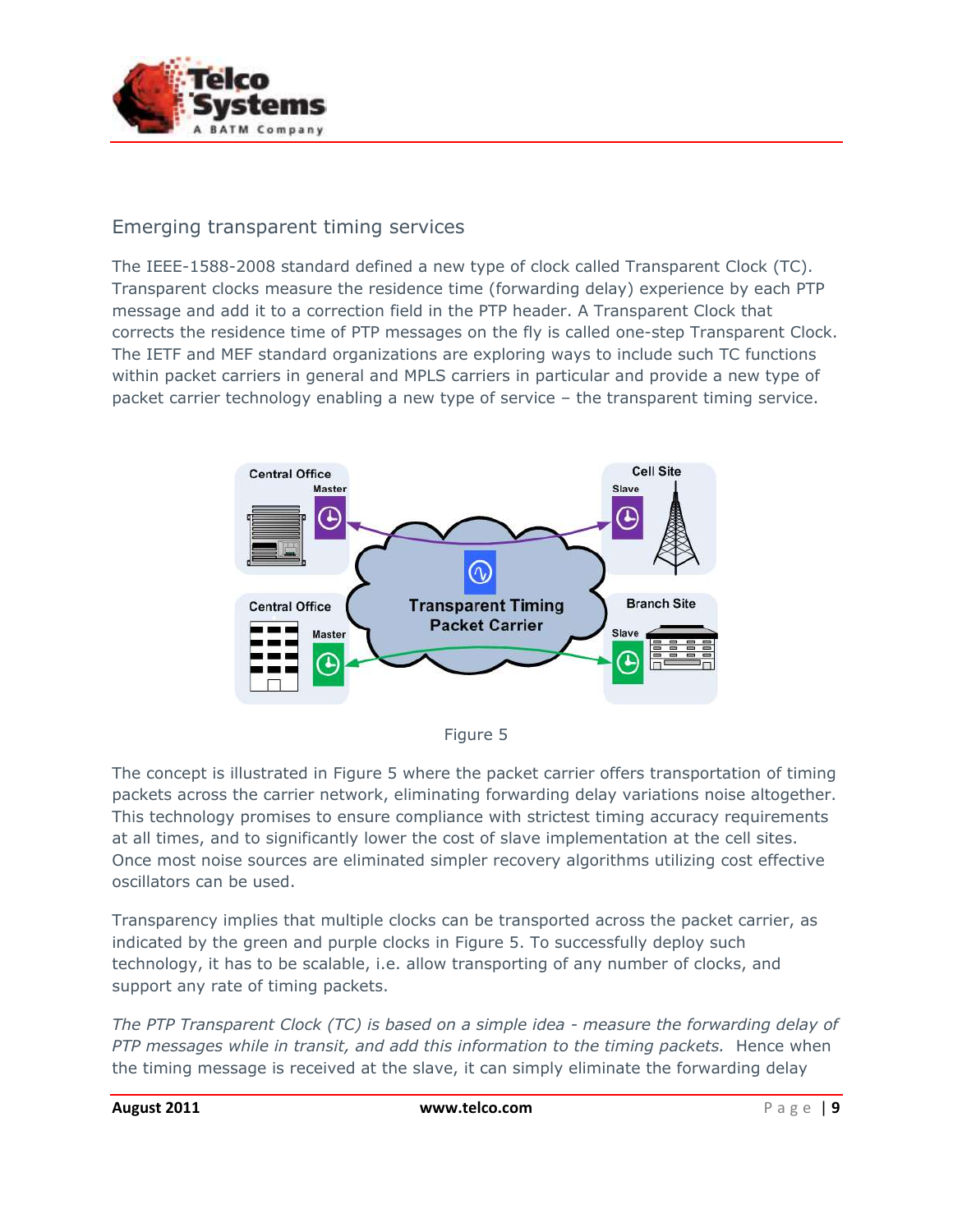

variations by subtracting the forwarding delay information included in the message from the measured timing packet arrival time.

Scalability requires that no state information is kept per packet (or clock) transported across the packet carrier, thus the measured delay variation information must be included within each forwarded timing packet. That is, 1-step Transparent Clocks will be used to provide this service.

Once timing transparent packet services are available, provisioning of a common synchronized clock shared by different elements (all cell sites of a mobile provider, all branches of a large organization, all femtocells deployed at residence sites, etc.) using PTP will become simple and cost effective. If additional clocks are required, i.e. for deployment of circuit emulation across the packet carrier, differential timing methods can be used for this purpose. *Transparent timing services have the potential therefore to lower also the cost for circuit emulation deployments and allow deployments for services that require high clock accuracy such as SDH circuit emulation services.*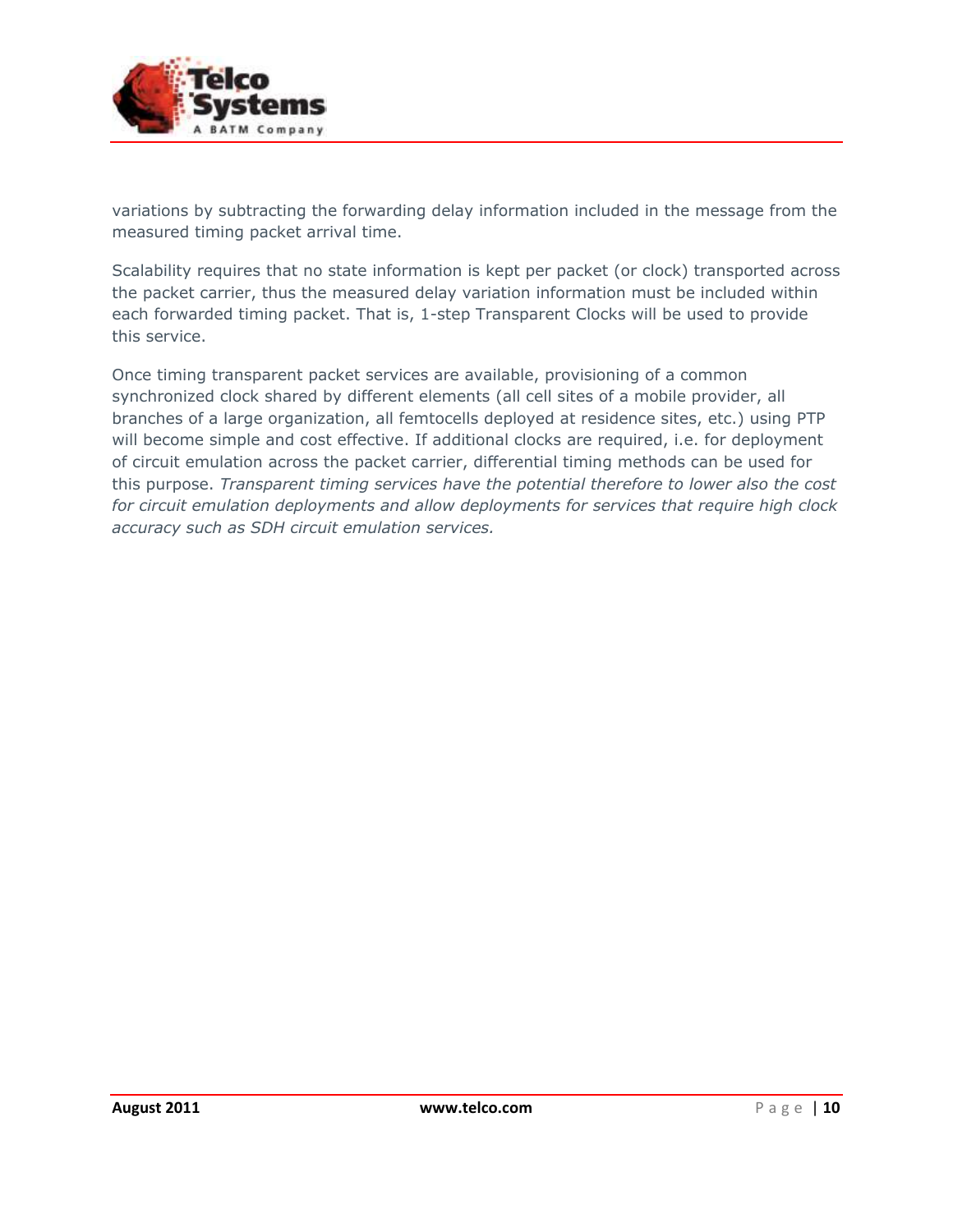

## **The Synchronized Metro-Access Network: Business and Backhaul Services**

The availability of a synchronized clock at the edges of metro access network allows provisioning of robust circuit services to the end user to address the connectivity needs of both mobile providers and business customers.

Figure 6 illustrates a simplified metro access network providing business services. Two main services are provided; Ethernet connectivity and leased lines. Local sites (sites A and B) are interconnected directly, while remote sites are connected through gateways; the TDM leased lines are connected to the traditional telecom network, while the metro-access Ethernet pseudo-wires segments are connected through gateways to the core network, and routed to the remote sites.





Provisioning of mobile backhaul services is similar to the provisioning of business services, as illustrated in Figure 7. The main services required are leased lines for carrying 2G and 3G backhaul traffic between central sites and cell sites, and Ethernet connectivity from the cell sites to the Internet. 4G cells require Ethernet connectivity as well. In this case CES services are not needed.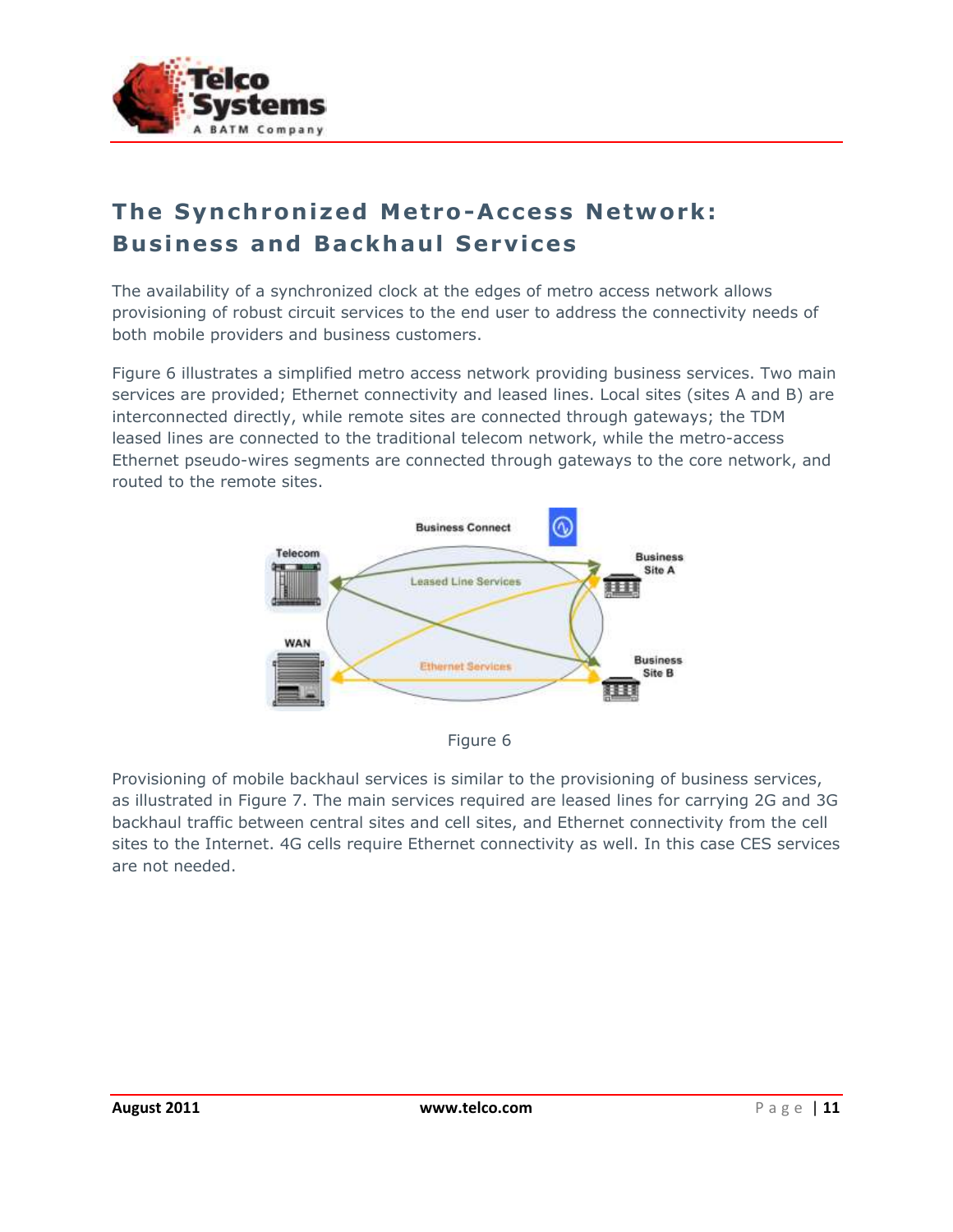



Figure 7

The availability of a synchronized clock at the edges allows provisioning of leased lines by using of circuit emulation, and also enables providers to offer frequency and time synchronization services to cell sites.





Figure 8 illustrates the network elements at edges of the metro-access network providing business services. The User-Network-Interface (UNI) to the business sites is on the right and to the Network-Network-Interface (NNI) is on the left. The network is synchronized through Synchronous Ethernet. The demarcation devices provide Ethernet service (orange) and leased line services (green) using Circuit Emulation Service (CES).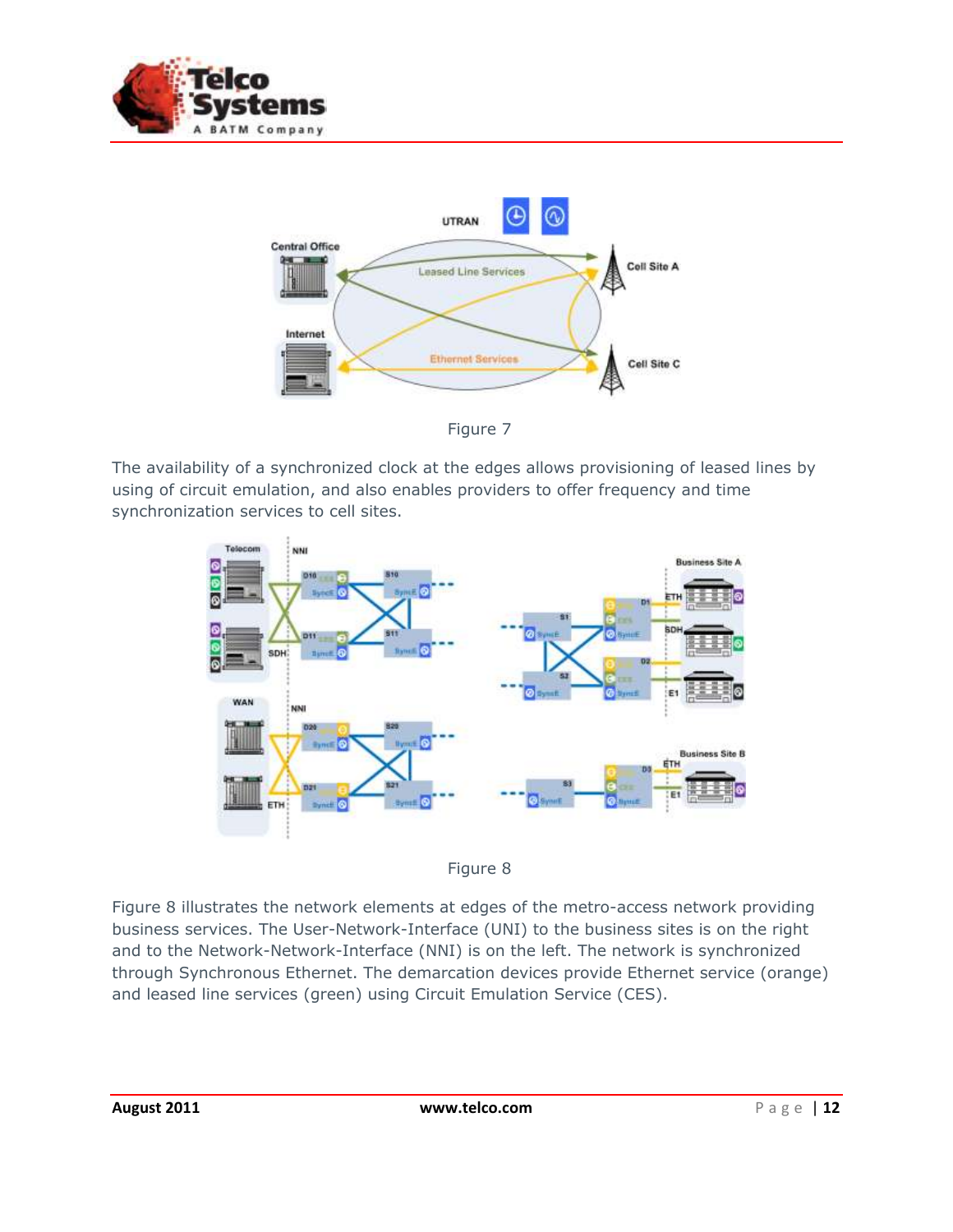

In this example E1 leased lines are provided to businesses. The business customer can run bits at a rate of 2.048Mbps in any format across the leased line and expect these bits to appear on the other side of the line unmodified. The business customer equipment supports the traditional E1 leased line clock. In this figure three different businesses reside in business site A, each driving its own leased line with a different clock, symbolized by the purple, green and black clocks blocks.

### Utilizing a Synchronous Clock at the Edge

The demarcation devices segment and send the leased line bit stream as CES packets to their destination demarcation device, and reassemble the leased line bit stream of the CES packets received from the remote device.

*The demarcation device must play out the reassembled E1 bit stream at the exact bit rate, i.e. using the same clock driving the leased line at the remote end, as if the leased line was connected through a direct E1 cable*.

For example, the demarcation device D3 at site B must clock out the E1 towards the customer's equipment with a 'purple' clock. It cannot assume that the purple clock is driven by equipment at site B. It must recover the clock that was driving the E1 leased line at site A, as received by demarcation device D1.

A common synchronous clock at all edges of the metro-access network enables the use of differential clock recovery method for recovery of the E1 clock at the remote site. Each CES packet is marked with a timestamp (at the RTP header) that encodes the difference between the E1 lease line clock (e.g. purple clock) and the synchronous clock (SyncE blue clock). The remote demarcation device decodes the difference between the clocks by analyzing the timestamps of received packets, and using SyncE clock, recovers the clock to drive the E1 at its end.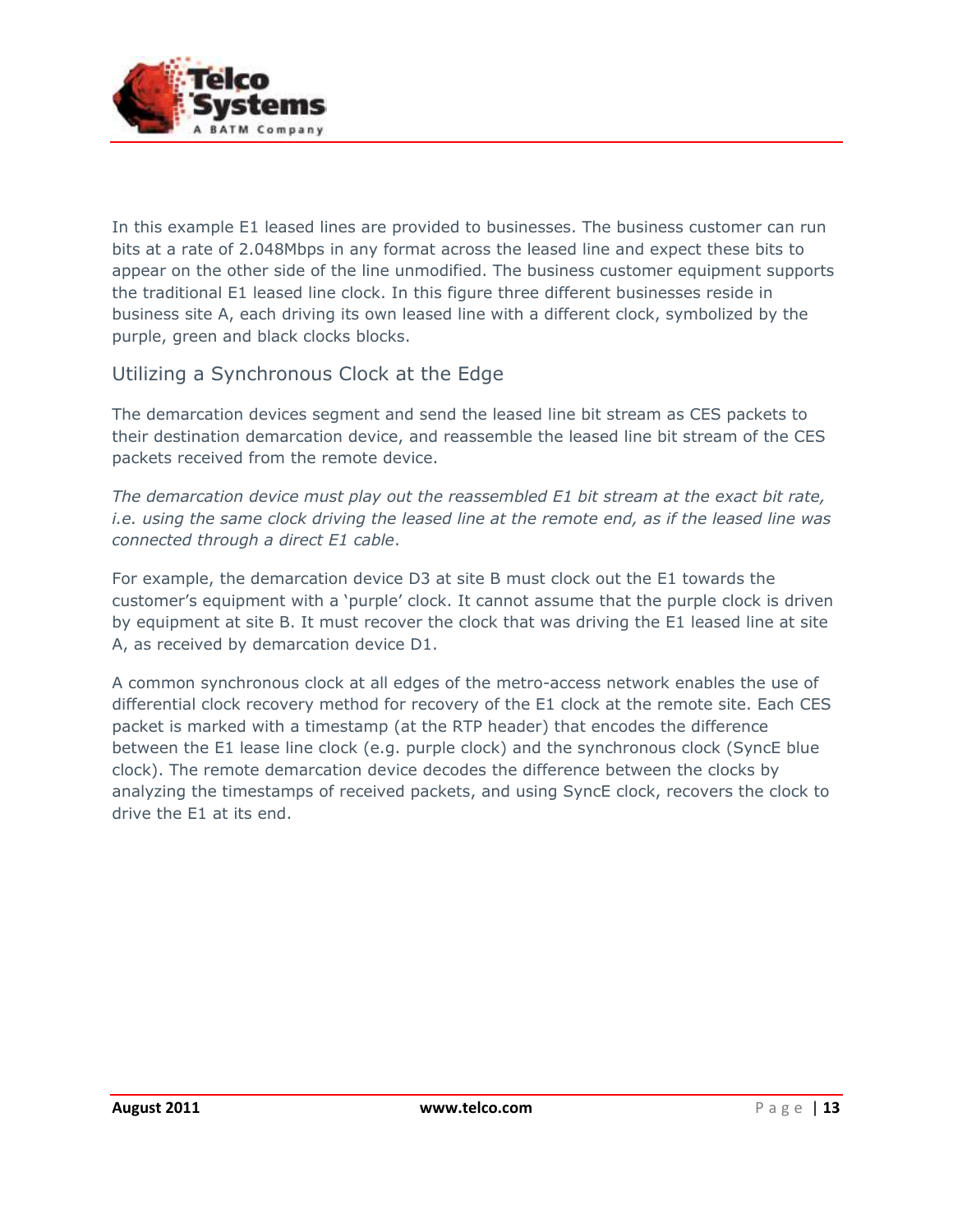

#### Provisioning Leased Lines outside a Local Metro Access Network

Leased lines which reach outside of the local metro-access network can be provisioned as well. In the example above, the leased lines are carried over CES segments connecting the business sites to a service provider leased line exchange. The demarcation devices are connected to the telecom exchange using high speed SDH interfaces, carrying E1s destined to multiple destination sites. Each set of leased line E1 is clocked by a different clock, as shown by the purple, green and block clock symbols within the telecom exchange. The demarcation device D10 must recover the clock of each leased line carried over CES to play out the E1 bit stream onto the SDH interface. *The availability of the synchronous clock at the edges allows it to use differential recovery methods for this purpose here as well.*





Figure 9 illustrates the network elements at the edge of the network providing mobile backhaul services. Using circuit emulation, multiple E1s are connected to 2G and 3G base stations at the cell sites and to the controllers in central office . The demarcation devices D1, D2 and D3 at the cell sites can either use the synchronous clock to time the E1s or if the controllers at the central site use a different independent clock to drive the backhaul, differential clock recovery methods can be used.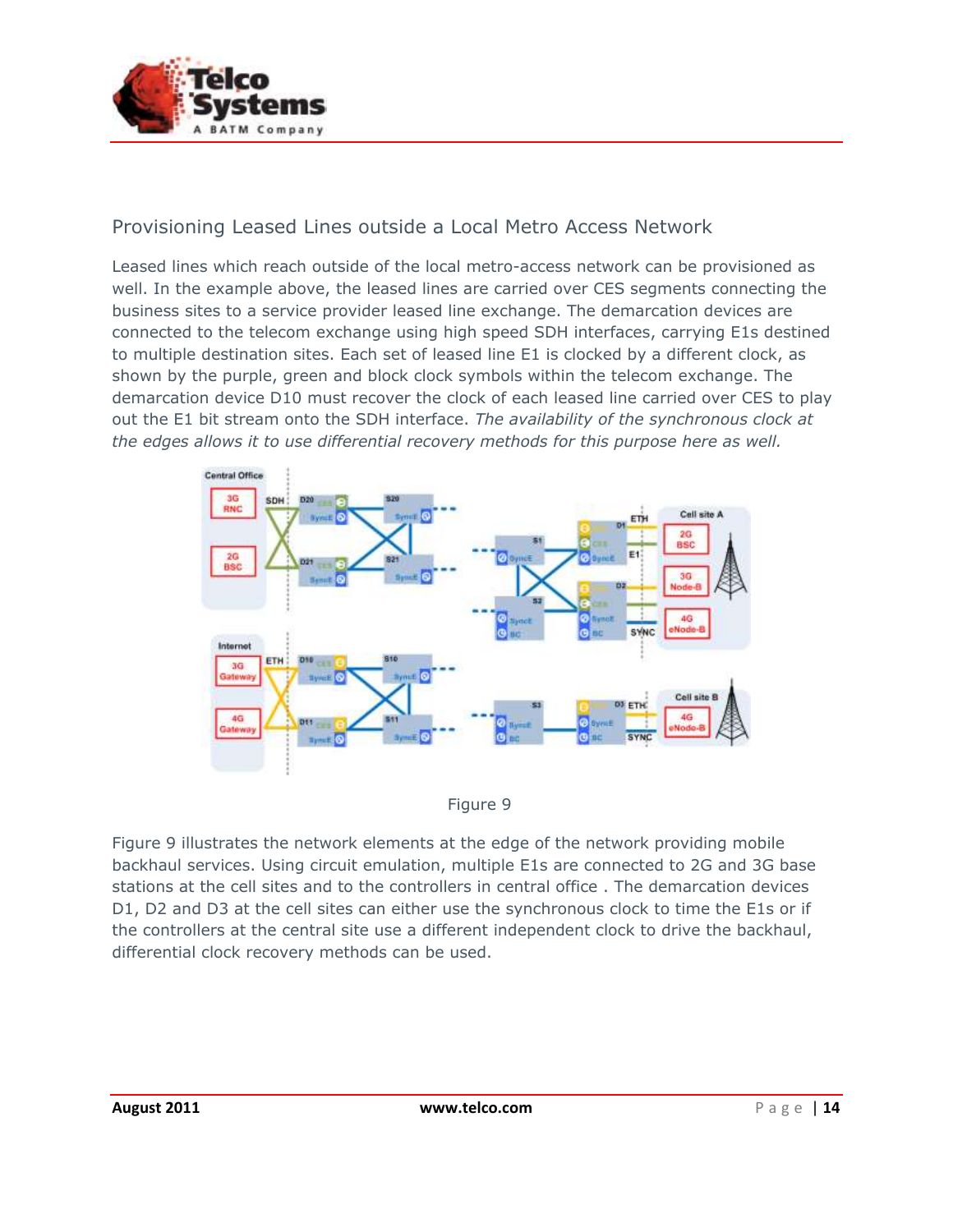

### **The Timing UNI**

Beyond provisioning of Ethernet and E1 circuits for backhaul connectivity, a new User-Network-Interface is being introduced - the timing UNI. Work is in progress in the ITU-T and other standards organizations to define telecom profile for time distribution in carrier networks, and specifically for the definition of the timing UNI. The timing UNI provides synchronized frequency and time and has the potential to be highly beneficial for 4G LTE deployments which requires accurate frequency, phase and time at the cell site. The timing UNI can be a cost effective and reliable alternative to a locally installed GPS at the cell site.

Provisioning the timing UNI requires that metro access networks bring both time and frequency to its edges. In Figure 9 above the IEEE-1588 Precision Time Protocol is used, along with SyncE to deliver frequency and time to the edges. To ensure time accuracy less than 1us, boundary clocks are used at each hop, up to the selected cell site edges. A timing UNI can be delivered to the cell site either using an IEEE-1588 feed over Ethernet interfaces, or using a dedicated physical synchronization interface.

### **Co n c lu s ion**

Carriers are deploying frequency-synchronized packet networks, extending their reach to the edge using copper, fiber and wireless access technologies. Carriers and vendors alike are working to construct a solution that offers robust, performance compliant and cost effective clock synchronization for legacy circuit services as well as for mobile services across these multiple access technologies.

The need of synchronized frequency and/or phase clock at the edge is the first order consideration in selecting the synchronization methods used in delivering circuit emulation and synchronization services to the end user.

To address these needs metro-access providers are deploying Synchronous Ethernet and PTP on-path support that allow robust provisioning of circuit leased line services and timing services. As leased line provisioning requires transporting arbitrary clocks across the packet switched network, differential clock recovery methods will be used at all scenarios where a synchronous clock is available at the network edges.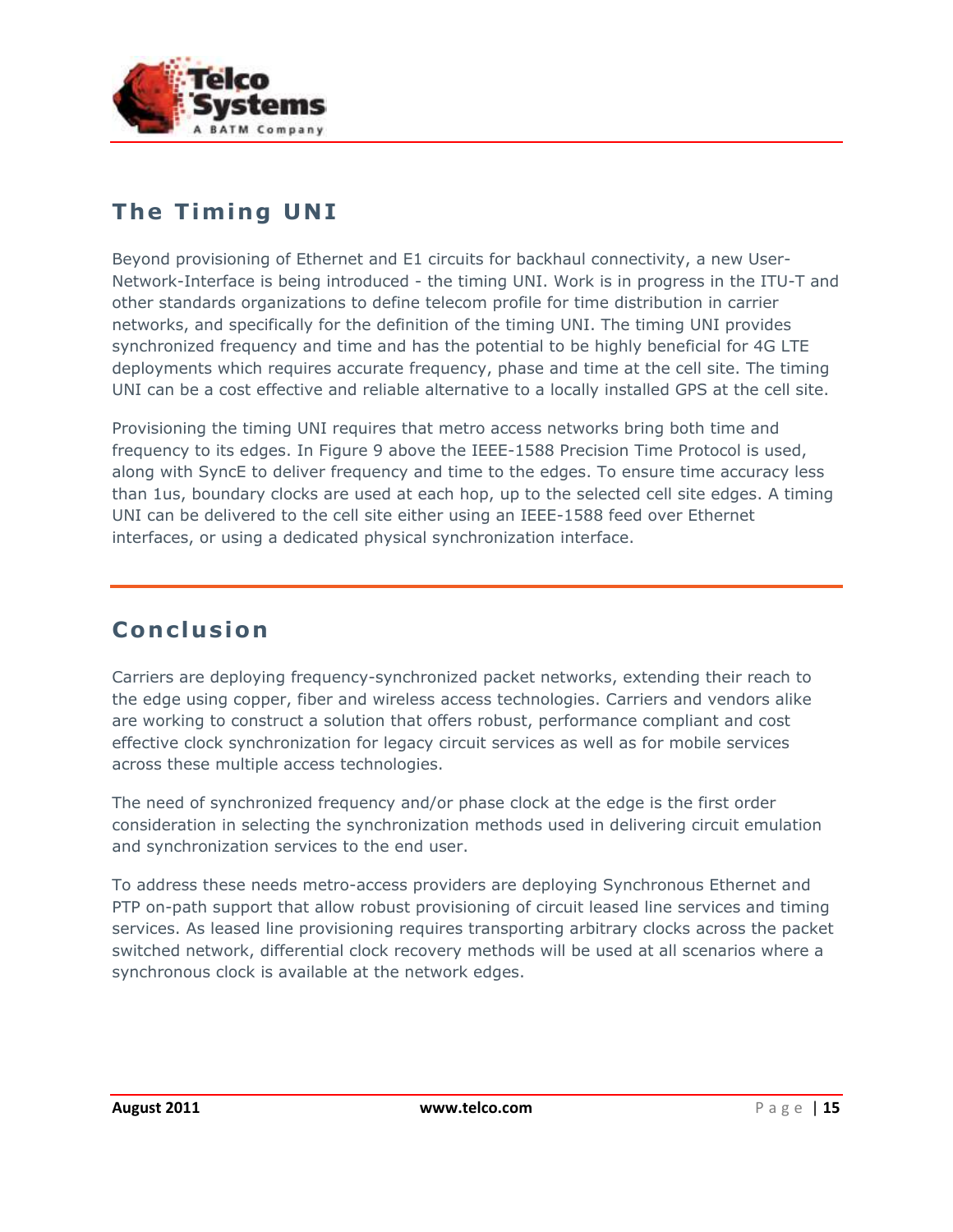

To reduce operation costs mobile providers and business owners are deploying circuit emulation and timing distribution solutions over Ethernet connectivity services offered by packet carriers. The use of PTP for distribution of synchronized clock to remote business or cell sites is becoming predominant. The use of differential timing methods for delivery of circuit emulation driven by independent clocks complements the solution. Whenever PTP clock distribution is not available or in deployments with emphasis on low cost, adaptive clock methods will used instead as part of the circuit emulation deployed solution.

In large deployments, PTP on-path and Synchronous Ethernet availability at the edge cannot be relied upon across all sites as it requires all devices in path to support it in hardware. Therefore planning should take into consideration provisioning of circuit and synchronization services with and without the carrier support.

The International Telecommunication Union (ITU-T), Internet Engineering Task Force (IETF) and Metro-Ethernet-Forum (MEF) are working to standardize phase and time delivery using a specially designed telecom profiles of the IEEE-1588 Precision Time Protocol (PTP). The use of PTP on-path support in the form of Boundary Clocks (BCs) and Transparent Clocks (TCs) for robust phase and time delivery is being examined both in the standards organizations as well as with early adapters' deployments around the world. The emerging transparent timing services and the introduction of the timing UNI will further reduce the cost of deployments, improve performance and robustness of the clock and time available at remote locations, and allow deployment of new applications which require precise timing at all times.

*Nir Halachmi is responsible for the design and development of Telco Systems' mobile backhaul solutions focusing on both cellular and wireless technology as well as QoS, data security and communications. He has spent the past 12 years developing and managing telecommunication products within both the wired and the wireless industry and has worked across various technologies including Carrier Ethernet, circuit emulation, MPLS, IP, Wi-Fi and WiMAX. He has acquired expertise in cellular and wireless technology, QoS, data security and communication field while working with partners and customers to implement various solutions. Nir holds a Master Degree in Computer Science from the Inter-Disciplinary Center (IDC) in Israel.*

For more information on Telco Systems' solutions for mobile backhaul, please visit the [website](http://www.telco.com/int/index/en/mobile_backhaul) [\(http://www.telco.com/int/index/en/mobile\\_backhaul\)](http://www.telco.com/int/index/en/mobile_backhaul).